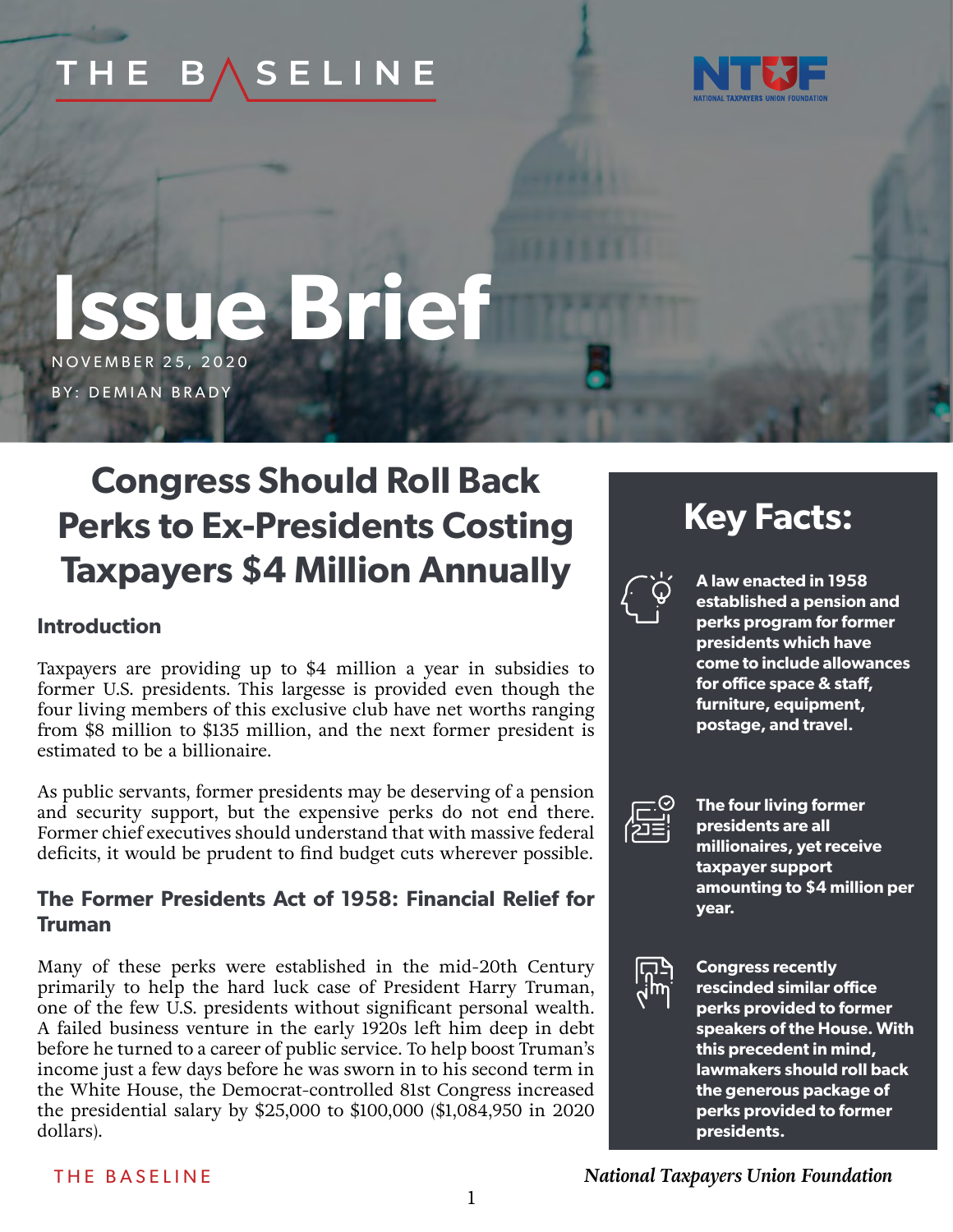According to tax files made available by the Truman Presidential Library, Truman's income [sank](https://www.forbes.com/sites/taxanalysts/2014/04/23/its-good-to-be-the-ex-president-but-it-wasnt-always/) from \$100,539.06 in his last year of office to \$13,564.74 in 1954.<sup>1</sup> Still, he was better off than many Americans: at the time, the median family income in the United States was estimated at  $$4,200$  in 1954.<sup>2</sup> Although Truman's income rebounded over the next several years after he published his memoirs and sold his father's farm, Congress enacted the Former Presidents Act (FPA) of 1958 to provide retirement benefits and office assistance to ex-presidents.

# **Current Benefits**

To track how much taxpayers have paid out for former presidents, NTU Foundation gathered data from a 2016 Congressional Research Service (CRS) [report](https://fas.org/sgp/crs/misc/RL34631.pdf) which showed the net totals provided to former presidents from 2000 through 2015.<sup>3</sup> These figures were converted to 2020 dollars and supplemented with [annual budget data](https://www.gsa.gov/reference/reports/budget-performance/annual-budget-requests) from the General Services Administration (GSA) which oversees the FPA.<sup>4</sup> This data also shows how much was provided to the presidents for the various benefits and services.

| Table 1. Taxpayer Perks Provided to Ex-Presidents from 2000 - 2020<br>(in Thousands of 2020 Dollars) |                 |                                                                   |          |         |  |  |
|------------------------------------------------------------------------------------------------------|-----------------|-------------------------------------------------------------------|----------|---------|--|--|
|                                                                                                      |                 | Jimmy Carter   William J. Clinton   George W. Bush   Barack Obama |          |         |  |  |
| Total Since 2000                                                                                     | \$12,711        | \$24,537                                                          | \$15,173 | \$4,013 |  |  |
| # of Years benefits Received since 2000                                                              | $\overline{21}$ | 20                                                                | 12       |         |  |  |
| Average                                                                                              | \$605           | \$1,227                                                           | \$1,264  | \$1,003 |  |  |

| Table 2. Presidential Perk Details: 2015 - 2020 Net Totals by Category<br>(in Thousands of 2020 dollars) |                     |                        |                |                     |  |  |
|----------------------------------------------------------------------------------------------------------|---------------------|------------------------|----------------|---------------------|--|--|
| <b>President</b>                                                                                         | <b>Jimmy Carter</b> | <b>William Clinton</b> | George W. Bush | <b>Barack Obama</b> |  |  |
| <b>Personnel Compensation</b>                                                                            | \$0                 | \$612                  | \$612          | \$458               |  |  |
| <b>Personnel Benefits</b>                                                                                | \$0                 | \$744                  | \$655          | \$448               |  |  |
| <b>Pension &amp; Health</b>                                                                              | \$1,344             | \$1,446                | \$1,412        | \$909               |  |  |
| <b>Travel</b>                                                                                            | \$0                 | \$0                    | \$63           | \$24                |  |  |
| <b>Office Space</b>                                                                                      | \$729               | \$3,102                | \$3,013        | \$1,756             |  |  |
| <b>Communications</b>                                                                                    | \$110               | \$44                   | \$618          | \$79                |  |  |
| <b>Printing</b>                                                                                          | \$36                | \$105                  | \$130          | \$68                |  |  |
| <b>Other Services</b>                                                                                    | \$613               | \$226                  | \$268          | \$130               |  |  |
| <b>Supplies and Materials</b>                                                                            | \$12                | \$45                   | \$174          | \$25                |  |  |
| <b>Equipment</b>                                                                                         | \$0                 | \$155                  | \$195          | \$117               |  |  |

From 2000-2020, a total of \$56 million in perks and benefits was provided to the four living former presidents, with 44 percent of that amount going to President William Clinton. To date, the highest average amount of yearly payments has been paid to President George W. Bush at nearly \$1.3 million per year. At \$605,000 per year, President Jimmy Carter's subsidies are less than half of Bush's. Over the same

<sup>1</sup> Thorndike, Joseph. "It's Good To Be The (Ex) President, But It Wasn't Always." Forbes, April 23, 2014. Retrieved from: https://www.forbes.com/ sites/taxanalysts/2014/04/23/its-good-to-be-the-ex-president-but-it-wasnt-always/.

<sup>&</sup>lt;sup>2</sup> United States Census Bureau. (1955). *Family Income in the United States: 1954 and 1953*. Retrieved from: https://www.census.gov/library/publications/1955/demo/p60-020.html.

<sup>&</sup>lt;sup>3</sup> Ginsberg, Wendy and Richardson, Daniel J. Former *Presidents: Pensions, Office Allowances, and Other Federal Benefits. Congressional Research Ser*vice, March 16, 2016. Retrieved from: https://fas.org/sgp/crs/misc/RL34631.pdf.

<sup>4</sup> United States General Services Administration. *Annual Budget Requests*. Retrieved from: [https://www.gsa.gov/reference/reports/budget-perfor](https://www.gsa.gov/reference/reports/budget-performance/annual-budget-requests)[mance/annual-budget-requests](https://www.gsa.gov/reference/reports/budget-performance/annual-budget-requests). Accessed November 24, 2020.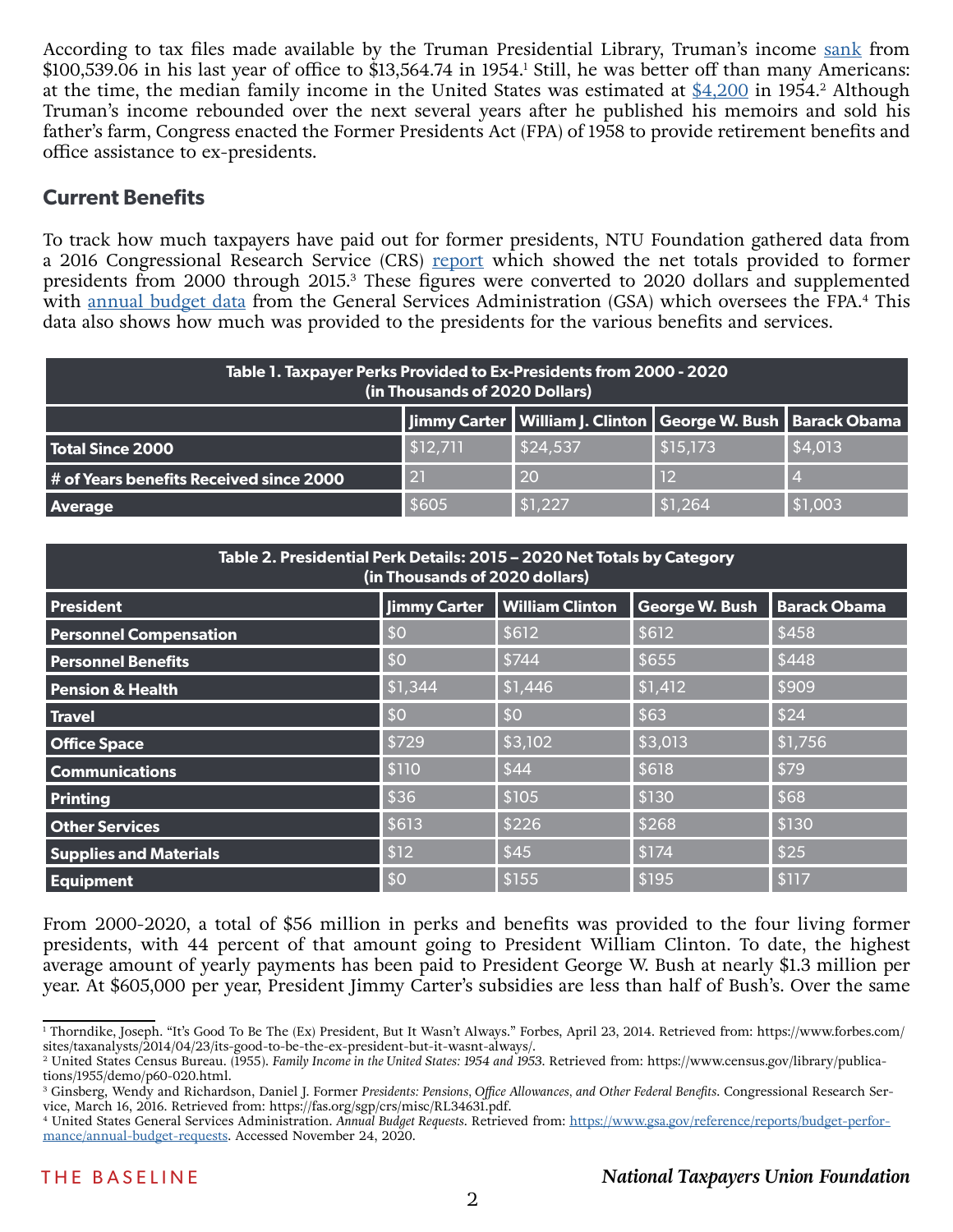period, taxpayers provided an additional \$28.8 million in benefits to now deceased former presidents and widowed first ladies.

The biggest personal benefit to which former presidents are entitled is an annual pension equal to the pay for a Cabinet Secretary, which is [\\$219,200](https://www.opm.gov/policy-data-oversight/pay-leave/salaries-wages/salary-tables/pdf/2020/EX.pdf) in 2020.<sup>5</sup> They are also eligible for additional supports, like health benefits, provided that they had been enrolled in the Federal Employees Health Benefits program for at least five years, and health annuities similar to all federal employees. Because Jimmy Carter only served a single term and did not hold another federal position, he is not eligible.

#### **Office Space and Staffing Allowances**

Starting six months after a president leaves office, the General Services Administration (GSA) provides funding to establish, furnish, and staff an official office anywhere in the U.S. The Former Presidents Act [does not](https://fas.org/sgp/crs/misc/RL34631.pdf) "provide specifications or limitations pertaining to the size or location of a former President's office space."6 Staff compensation is limited to \$150,000 for the first 30 months, then capped at \$96,000 per year.

Office rental has become the largest source of costs because of the large office spaces maintained by Presidents Bill Clinton, George W. Bush, and Barack Obama in expensive cities. Rent accounted for 43 percent of total costs over the past few years. Since 2015, taxpayers have shelled out \$3.1 million to subsidize Clinton's office space in New York City.

| <b>Table 3. Presidential Office Location and Expenses</b>               |                       |                    |           |                             |  |
|-------------------------------------------------------------------------|-----------------------|--------------------|-----------|-----------------------------|--|
| <b>President</b>                                                        | Location              | <b>Square Feet</b> | 2020 Cost | <b>Cost per Square Foot</b> |  |
| <b>Carter</b>                                                           | Atlanta, GA           | 7,070              | \$118,000 | \$16.69                     |  |
| <b>Clinton</b>                                                          | New York, NY          | 8,300              | \$513,000 | \$61.81                     |  |
| <b>G.W. Bush</b>                                                        | Dallas, TX            | 8,237              | \$500,000 | \$60.70                     |  |
| Obama                                                                   | <b>Washington, DC</b> | 8,198              | \$542,000 | \$66.11                     |  |
| Source: Congressional Research Service, General Services Administration |                       |                    |           |                             |  |

While the Government Accountability Office (GAO) has only completed a full accounting of the costs for former presidents in 2001, at that time it [noted](https://www.gao.gov/assets/240/232732.pdf) "the Carter Presidential Center, where the office of former President Carter is located, has provided additional space for former President Carter's use at no cost to the

government. This includes a conference room and some office space."7

Another issue raised by GAO is that the presidential offices are often located at the same location as the foundations set up by the presidents:

To varying degrees, foundations associated with the former presidents or their spouses are involved with the use of former president's office space and staff. In addition to staff compensation discussed above, former presidents' foundations share office in the former presidents' offices and provide office equipment and furnishings. GSA officials informed us that there is no legal prohibition against the practices of sharing office space and providing furniture and equipment that have developed between former presidents and their foundations. We are unaware of any legal prohibitions that would preclude this.

<sup>5</sup> Office of Personnel Management. (2020). *Salary Table No. 2020-EX: Rates of Basic Pay for the Executive Schedule.* Retrieved from: https://www.opm. gov/policy-data-oversight/pay-leave/salaries-wages/salary-tables/pdf/2020/EX.pdf.

<sup>6</sup> Ginsberg, Wendy and Richardson, Daniel J. *Former Presidents: Pensions, Office Allowances, and Other Federal Benefits*. Congressional Research Service, March 16, 2016. Retrieved from: https://fas.org/sgp/crs/misc/RL34631.pdf.

<sup>7</sup> Government Accountability Office. (2001). *Former Presidents: Office and Security Costs and Other Information*. Retrieved from: https://www.gao.gov/ assets/240/232732.pdf.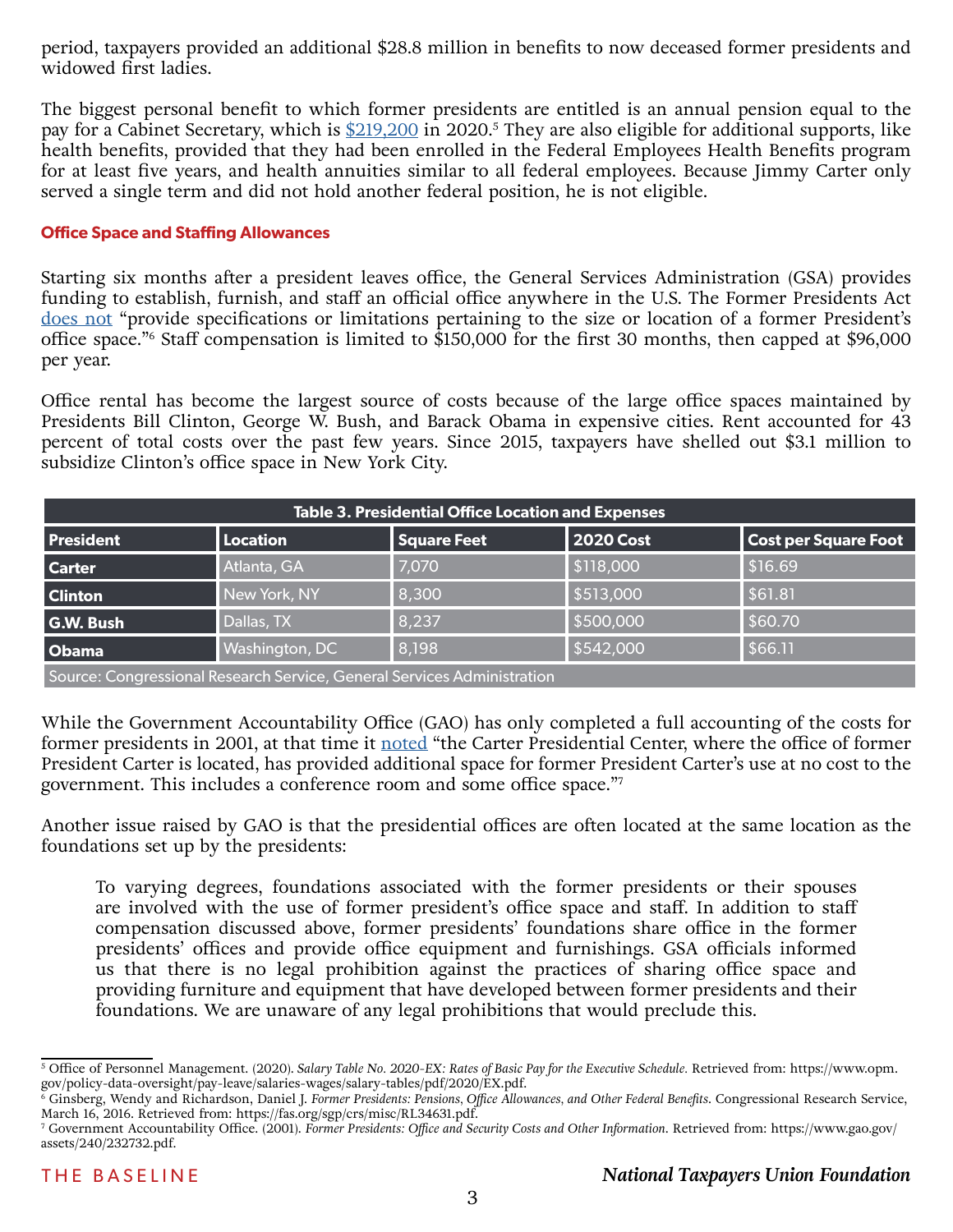This raises concerns that taxpayers are not just subsidizing the presidential offices, which ostensibly supports activities related to their official duties and responsibilities as former heads of state, but are also subsidizing the administration of their personal, charitable endeavors.

#### **Other Services**

According to CRS, this category includes funding for security payments to the Department for Homeland Security for lease location, license and support hours for contracting of services, postage for franked mail, furniture moves, and disposal costs. The GSA's annual budget documents also note that Personnel Compensation and Benefits for former President Carter are provided by contract support categorized under *Other Services*. This explains why Carter's \$613,000 total in this category is significantly larger than the other former presidents, ranging from \$130,000 (Obama) to \$268,000 (Bush).

#### **Communications**

Former presidents also get support for communications, which, according to [CRS,](https://fas.org/sgp/crs/misc/RL34631.pdf) can include "cable, phone, and UPS/Fedex charges.<sup>58</sup> In this category, President George W. Bush has charged taxpayers the most since 2015, with \$618,000 in communication costs.

#### **Equipment**

According to CRS, this category includes "furniture or information technology hardware or software and the related installation." Carter has had no charges in this category since 2015. It is unclear whether the annual charges from the other former presidents for equipment averaging \$29,000 per year means that equipment is being leased.

#### Printing

A total of \$339,000 has been provided to former presidents for printing since 2015, including an annual average of \$6,000 for Carter, \$17,000 each for Clinton and Obama, and \$22,000 for Bush.

#### **Supplies & Materials**

Taxpayers have subsidized \$256,000 (\$12,000 per year) since 2015 for "Supplies and Materials" which, according to CRS, is a category that includes "office supplies and subscriptions." President Bush has charged taxpayers the most for supplies and subscriptions, \$174,000 (\$29,000 per year) and Carter has charged taxpayers the least with \$2,000 per year.

#### **Travel Expenses**

Chief Executives and up to two staff members are reimbursed for up to \$1 million in security and travelrelated costs annually. Former First Ladies also are eligible for \$500,000 per year for official travel. The travel benefit is one of the cheaper perks provided by taxpayers. Clinton and Carter have not charged taxpayers for any travel over the period 2015 through 2020. During that period, taxpayers supported \$63,000 for Bush's travels and \$24,000 for Obama.

#### **Secret Service Protection**

Presidents are eligible for lifetime security protection, though they have the option to decline it. This protection is also offered to their spouses and minors under the age of 16. The status of the provision of security and the costs are classified. According to the GAO, the Secret Service maintains space close to the presidential offices and pays rent to the GSA.

<sup>8</sup> Ginsberg, Wendy and Richardson, Daniel J. *Former Presidents: Pensions, Office Allowances, and Other Federal Benefits*. Congressional Research Service, March 16, 2016. Retrieved from: https://fas.org/sgp/crs/misc/RL34631.pdf.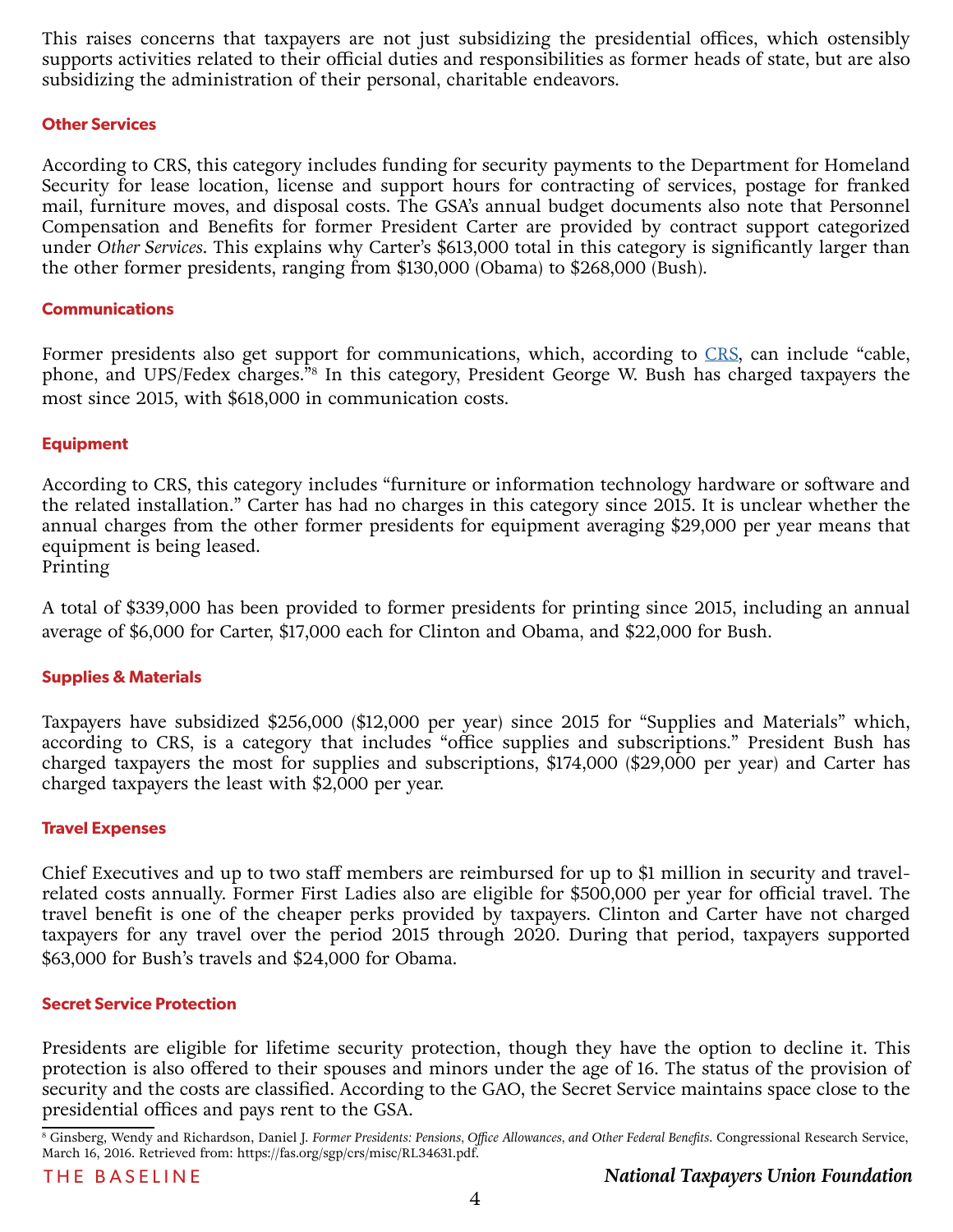| FY 2021 Allowances for Former Presidents: Budget Request<br>(\$ in thousands) |                     |                        |                       |                     |              |  |
|-------------------------------------------------------------------------------|---------------------|------------------------|-----------------------|---------------------|--------------|--|
|                                                                               | <b>Jimmy Carter</b> | <b>William Clinton</b> | <b>George W. Bush</b> | <b>Barack Obama</b> | <b>Total</b> |  |
| <b>Personnel Compensation</b>                                                 |                     | \$96                   | \$96                  | \$87                | \$279        |  |
| <b>Personnel Benefits</b>                                                     |                     | \$123                  | \$110                 | \$101               | \$334        |  |
| <b>Pension and Health</b>                                                     |                     | \$237                  | \$231                 | \$244               | \$930        |  |
| <b>Travel</b>                                                                 |                     |                        | \$8                   | $\sqrt{5}$          | $\vert$ \$13 |  |
| <b>Office Space</b>                                                           | \$118               | \$537                  | \$500                 | \$542               | \$1,697      |  |
| <b>Communications</b>                                                         | \$17                | \$1                    | \$162                 | \$40                | \$219        |  |
| <b>Printing</b>                                                               | \$5                 | \$17                   | \$5                   | \$24                | \$51         |  |
| <b>Other Services</b>                                                         | \$120               | \$73                   | \$35                  | \$45                | \$272        |  |
| <b>Supplies and Materials</b>                                                 | \$2                 | $\sqrt{57}$            | \$20                  | \$11                | $\vert$ \$40 |  |
| <b>Equipment</b>                                                              |                     | \$26                   | \$5                   | \$49                | \$80         |  |
| <b>Total</b>                                                                  | \$480               | \$1,117                | \$1,171               | \$1,147             | \$3,915      |  |

Notes: Totals may not add due to rounding.

\*Personnel Compensation and Benefits for former President Carter are provided by contract support categorized under 'Other Services'.

It should be remembered that these subsidies are being provided despite the great personal wealth of the former presidents. Upon leaving office, modern presidents can build personal brands and have multiple ways of generating income through pricey speaking fees, lucrative book deals, and media production contracts for streaming services. USA Today estimates that the <u>net worths of the current former presidents</u> range from \$8 million for Carter to \$135 million for Obama.<sup>9</sup> Trump, the next president set to join this exclusive club has a net worth estimated by *Forbes* at [\\$2.5 billion](https://www.forbes.com/sites/danalexander/2020/09/08/trumps-net-worth-drops-600-million-in-a-year-to-25-billion/?sh=127e608b2363). 10



# **Former Presidents' Estimated Net Worth**

<sup>9</sup> Sauter, Michael b. et al. "From Washington to Trump: This is the Net Worth of Every American President." *USA Today*, November 5, 2020. Retrieved from: https://www.usatoday.com/story/money/2020/11/05/the-net-worth-of-the-american-presidents-washington-to-trump/114599966/. 10 Alexander, Dan. "Trump's Net Worth Drops \$600 Million In A Year To \$2.5 Billion." *Forbes*, September 8, 2020. Retrieved from: https://www. forbes.com/sites/danalexander/2020/09/08/trumps-net-worth-drops-600-million-in-a-year-to-25-billion.